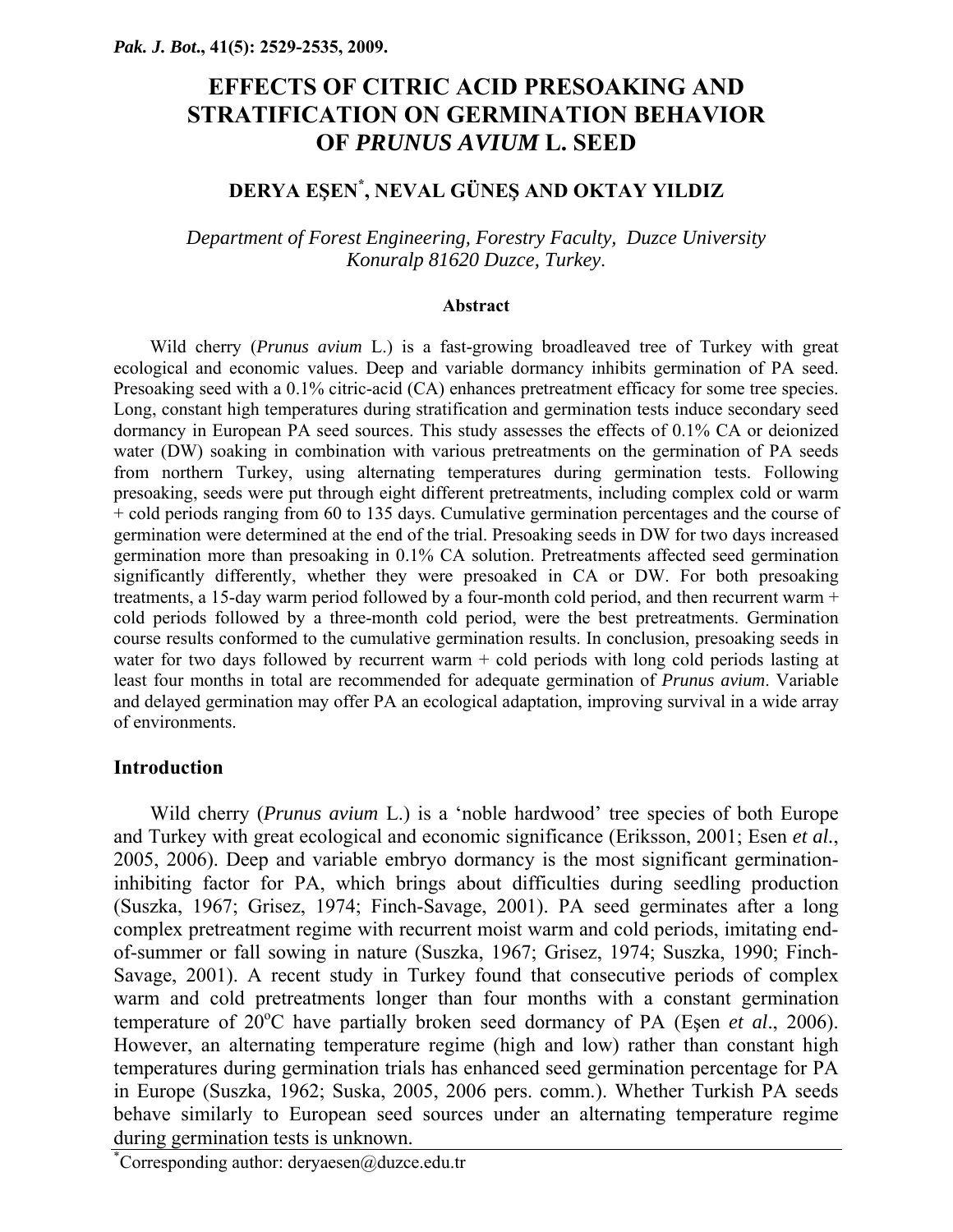Also, in the Turkish experiment, soaking seeds in 0.1% CA solution for 48 hrs prior to a three-month cold period significantly improved the cumulative germination rate (27%) of PA seed when compared to the cold period alone (14%, Eşen *et al*., 2006). This study, however, provided limited information about the interactive effects of CA presoaking with conventional stratification methods on PA seed germination. Whether CA presoaking is synergistic or antagonistic to the germination behavior of PA seed when used in combination with pretreatments differing in complexity (i.e., single or multiple warm periods during stratification) is not known.

Several researchers studied the dormancy and germination behavior of PA seed in central and northern Europe during the 1960s and 1970s (Suszka, 1962, 1967, 1976; Suszka *et al.*, 1996). However, the climate, growing conditions in Turkey and precipitation regime are much different from those in central and eastern Europe. Therefore, studying germination behavior of PA seed from Turkey is of great interest. Furthermore, the phenology of many European tree species, including PA, has varied due to changes in global climate (Menzel *et al.*, 2006). The dormancy and germination behavior of PA seed may also have changed, suggesting that confirmation of what is known of PA by new studies is a necessity. The present study aims to evaluate the effects of various pretreatments, including deionized water (DW) or 0.1% CA soaking for 48 hrs, followed by different combinations of warm and cold moist periods with alternating temperatures, on the germination behavior of PA seed from the western Black Sea Region of Turkey. This study thereby intends to answer the question of whether or not presoaking seeds in 0.1% CA solution or DW shortens the total period for PA seed stratification. This will help the nursery men to improve the efficiency of generative propagation of PA for commercial and noncommercial (e.g., conservation, biodiversity) purposes.

# **Materials and methods**

Mature fruits of four different PA seed sources (SSs) from the western Black Sea Region of Turkey (Caybuku [Duzce], Ihsangazi and Inebolu [Kastamonu], and Kdz. Ereglisi [Zonguldak]) were collected from open-pollinated single mature trees (nearly 30- 40 yrs old) between July and August 2003. Fruits were cleaned of all pulp and juice using sand in water upon collection. Extracted stones (hereafter called seed unless otherwise stated) were floated in deionized water to separate sound seeds. Seeds were later dried in an aerated place at room temperature for two days. Seeds were then stored in a refrigerator in zipped plastic bags at 3°C until treatments began (Eşen *et al*., 2006). The seeds of the four SSs were mixed in equal quantities and homogenized prior to pretreatments. Mean seed moisture content of the seeds was calculated before the beginning of the pretreatments (Anon., 1999). The viability of the seed was also determined using the tetrazolium test (Anon., 1999).

Half of the seeds were soaked in 0.1% CA solution for 48 hrs (Jones, 1963; Esen *et al.,* 2006), whereas the other half were soaked in deionized water (DW) for 48 hrs as the control. Seeds were later mixed in 4:1 proportion with a moist peat moss medium in large plastic containers (Grisez, 1974) for adequate aeration. All seeds were treated with eight different pretreatments, including periods of cold or warm + cold stratifications ranging from 60 to 135 days in total length (Table 1). The seed containers were stored at  $3^{\circ}$ C  $(\pm 2^{\circ}C)$  in a refrigerator for cold periods (CP). For warm periods (WP), seeds were stored in a growth chamber (Nüve ID  $501^{\circ}$ , Nüve, Inc., Ankara, Turkey) at  $20^{\circ}$ C ( $\pm 0.5^{\circ}$ C) (Esen *et al.,* 2006). At the end of the pretreatments, four replicates of 100 seeds each were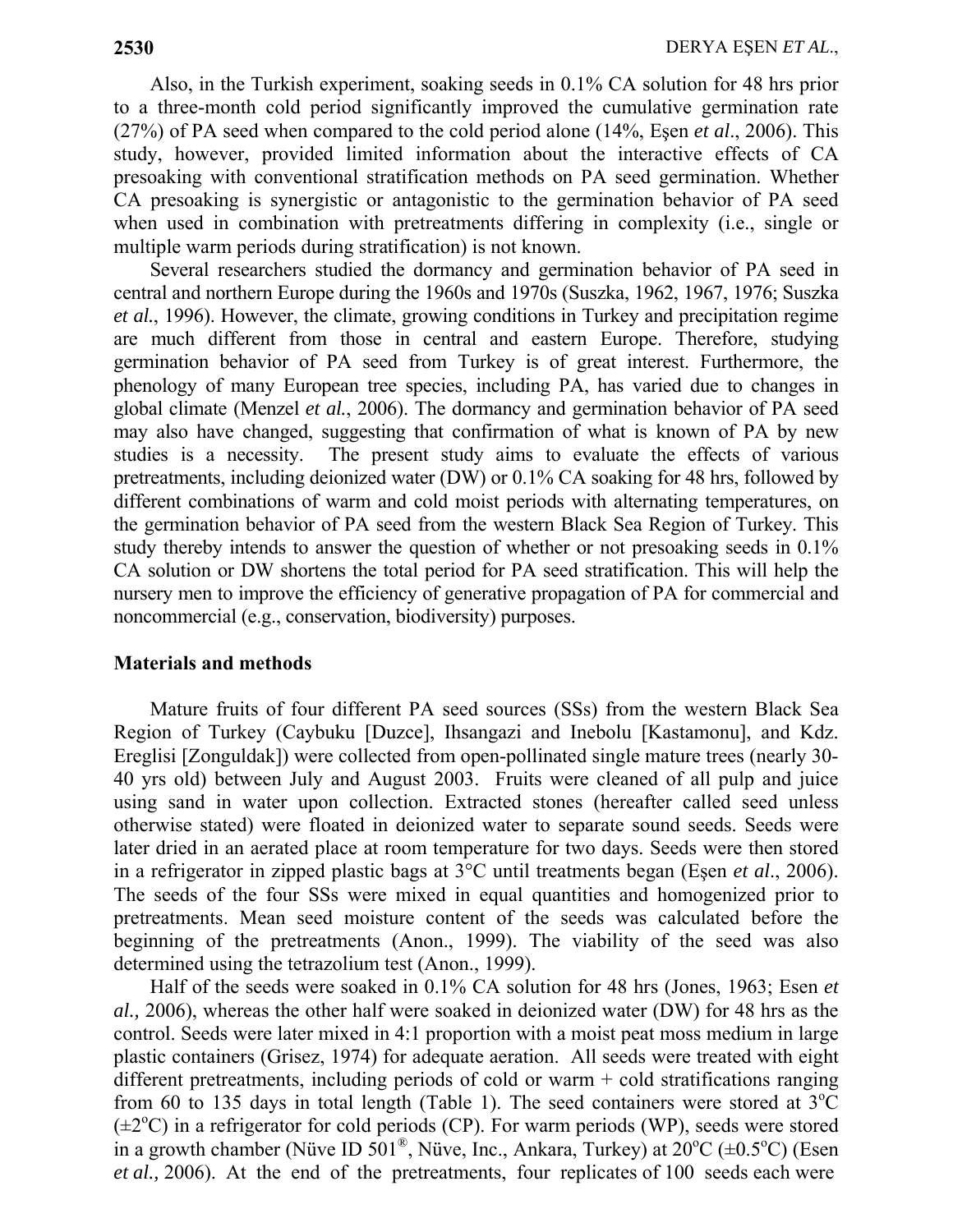| Pretreatment <sup>1</sup>               | Germination (%) & Standard Errors $(\pm)$ |                                 |
|-----------------------------------------|-------------------------------------------|---------------------------------|
|                                         | <b>Deionized water</b>                    | Citric acid                     |
| $15 D WP + 120 D CP$                    | 39.0 $a^{2,3}$ ( $\pm$ 2.3)               | 21.2 $a^{2,3}$ ( $\pm$ 3.6)     |
| $15 D WP + 15 D CP + 15 D WP + 90 D CP$ | 34.6 a $(\pm 5.1)$                        | 20.8 a $(\pm 3.2)$              |
| $15 D WP + 15 D CP + 15 D WP + 60 D CP$ | 19.1 a $(\pm 2.3)$                        | 7.4 ab $(\pm 2.1)$              |
| 60 D CP                                 | 5.6 b $(\pm 1.4)$                         | 1.9 b $(\pm 0.7)$               |
| 120 D CP                                | 4.1 b $(\pm 0.4)$                         | 4.8 b $(\pm 0.9)$               |
| $15 D WP + 90 DCP$                      | 1.8 bc $(\pm 1.1)$                        | 6.3 ab $(\pm 1.6)$              |
| 90 D CP                                 | 0.8 c $(\pm 0.4)$                         | $(\pm 2.1)$<br>4.0 <sub>b</sub> |
| $15D WP + 60DCP$                        | 0.4 c $(\pm 0.4)$                         | $(\pm 2.5)$<br>6.0 <sub>b</sub> |

**Table 1. Effects of different pretreatments on the mean cumulative germination rate of** *Prunus avium* **seeds pre-soaked in deionized water and 0.1% citric acid solution for 48 hours.** 

<sup>1</sup>Pretreatment and presoaking main and interaction effects were significant according to ANOVA (p≤0.05) for both deionized water and citric acid treatments.

 $2$ Transformed data (logged) was used for mean separations.

<sup>3</sup>Means with different letters in each column are significantly different ( $p \le 0.05$ ).

placed in a moist sand medium in 18-cm glass Petri dishes. The dishes were then placed in the chamber under alternating temperatures  $(3^{\circ}$ C and  $20^{\circ}$ C for 16 and 8 hrs, respectively) (Suszka, 1967, 1976; Suszka *et al.,* 1996; Suszka, 2005, 2006, pers. comm.) and watered during the germination test as needed. Germination was monitored on days 4, 7, 10, 21, and 28. The seeds with 5-mm-long radicles were considered germinated (Anon., 1999). Cumulative germination percentage was calculated as the proportion of germinants on day 28 to the total number of viable seeds used, multiplied by 100. The experimental design was a randomized complete block design with four replications. The two-way analysis of variance (ANOVA) was used to test for main effects (presoaking or scarification and pretreatment) and interaction effects. The means were separated using the Tukey Mean Comparison Test, with p values  $\leq 0.05$  considered significant. Logged transformations were made on all cumulative germination percentage data before analysis for normality. The untransformed data were tabulated.

### **Results**

Mean moisture content and viability of the seeds were 10% and 82%, respectively. Generally, germination rates were not high (<40%). Pretreatment effects on seed germination varied substantially by presoaking treatment i.e., significant presoaking x pretreatment effect. Generally, presoaking seeds in DW for two days resulted in greater germination than presoaking them in 0.1% CA for the same period (Table 1). The 15D  $WP + 120D CP$  and 15D WP + 15D CP + 15D WP + 90D CP pretreatments resulted in significantly greater mean cumulative germination rates and germination speeds for both the DW and CA presoaking treatments (Table 1, Fig. 1). The two pretreatments did not differ from each other substantially in mean germination rate (Table 1), yet the latter demonstrated a slightly greater speed of germination than the former during the first phase of the germination test (Fig. 1). For the DW-presoaking treatment, treating seeds with a two-week warm period prior to a four-month cold period enhanced mean germination rate by nearly tenfold over treating seeds with a four-month cold period alone. Although its mean germination rate was much lower, the 15D WP + 15D CP + 15D WP + 60D CP pretreatment rate was not significantly different than those of the two best pretreatments, indicating a large variability in the data set. The other pretreatments had very low seed germination rates (Table 1).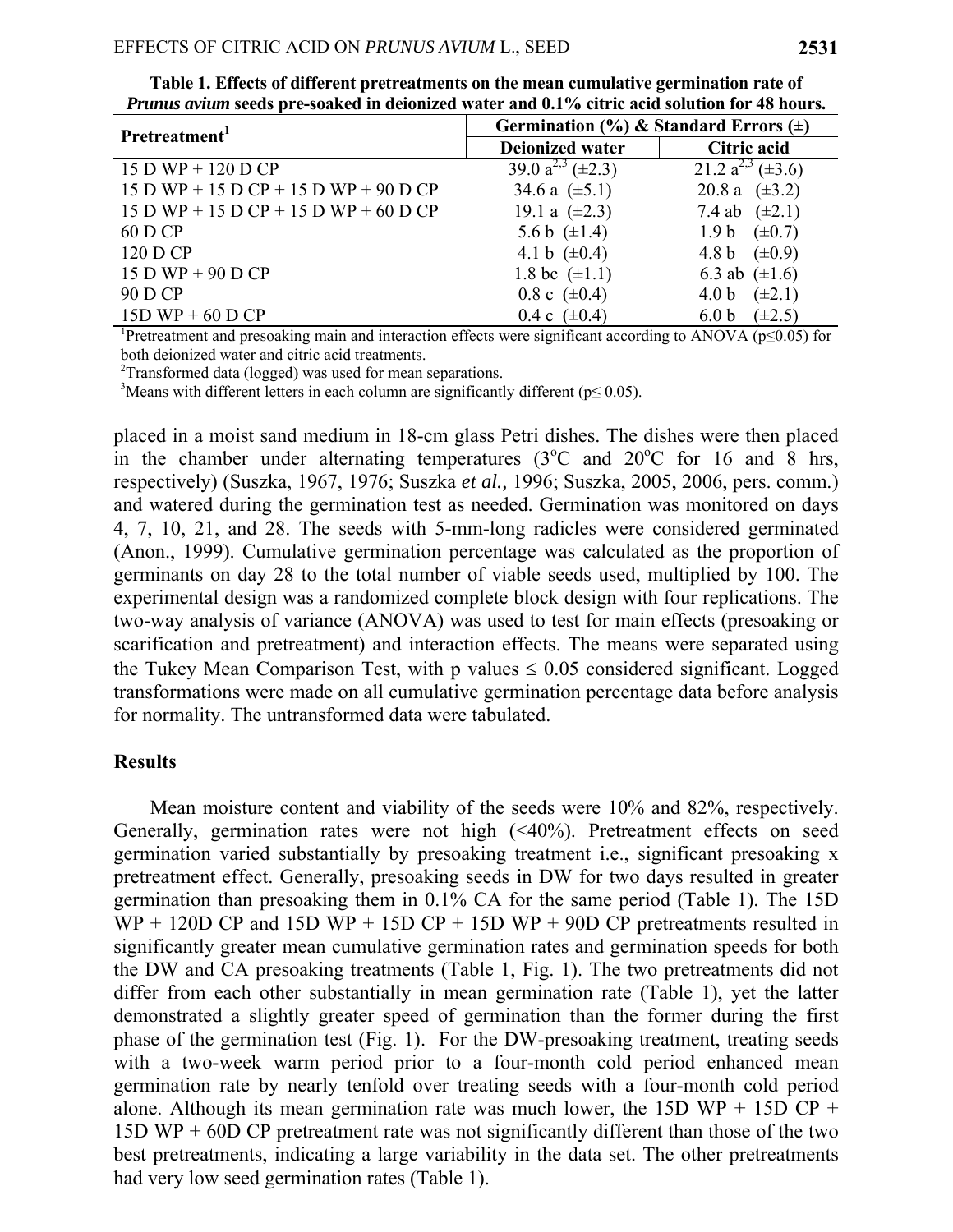

Fig. 1. Germination course of *Prunus avium* seeds presoaked in deionized water (above) and 0.1% citric acid (below) for 48 hours with different pretreatments.

#### **Discussion**

The present experiment added another contradiction to the literature with regard to the germination response of the cherry seed to CA presoaking (Jones, 1983; Huntzinger, 1968): The recent Turkish study reported that 48-hr CA soaking prior to a 90-day cold period enhanced mean germination rate for PA when compared to the cold period alone (Eşen *et al.,* 2006). However, in the present experiment, the 48-hr CA presoaking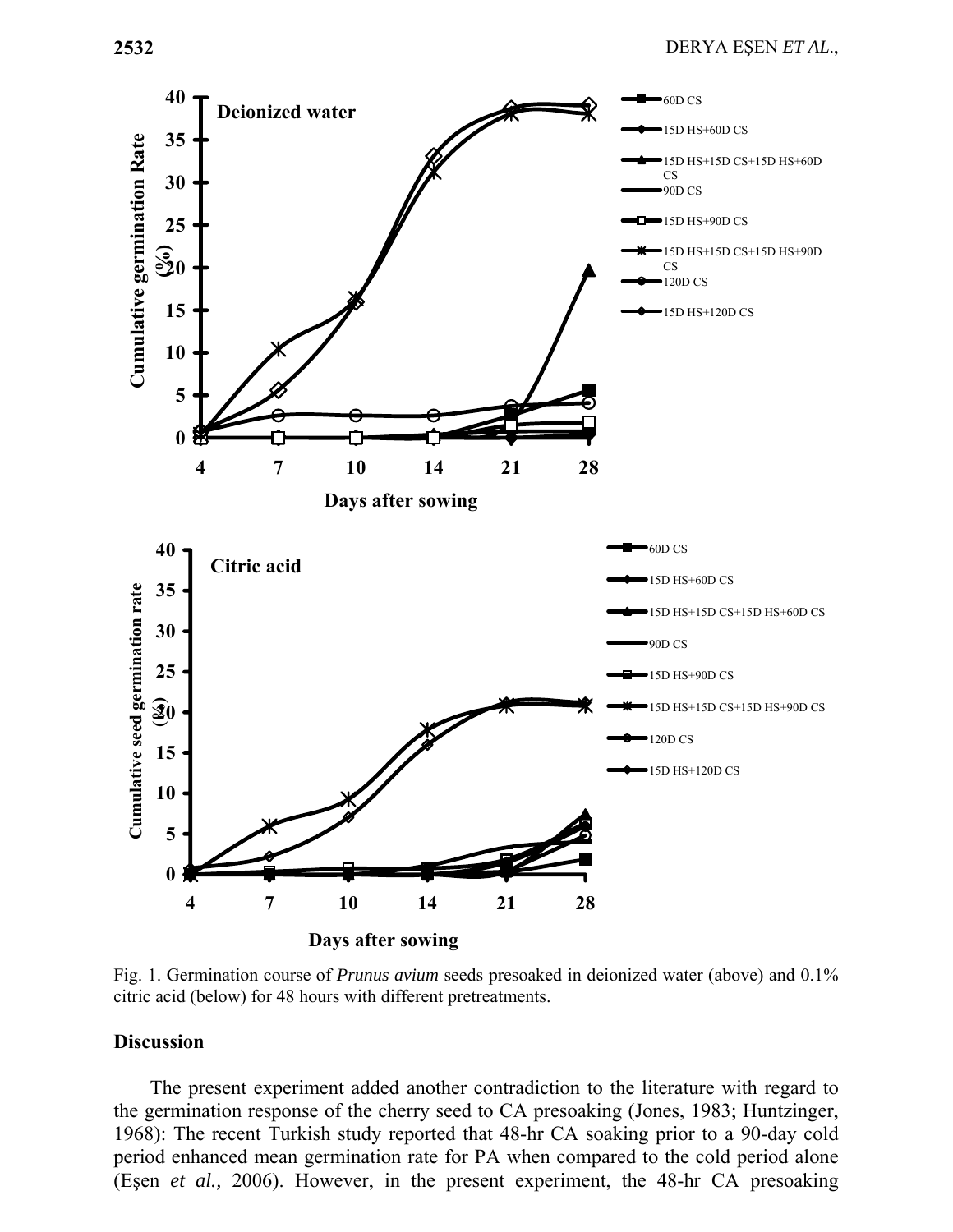depressed mean germination rates when compared to DW soaking, suggesting possible embryo damage by CA (Table 1). Great differences exist in many seed traits within a seed source and even a mother tree, most of which are "random" (Grisez, 1974). The physical properties of endocarp may show some similar variations, which might have contributed to the variable results of PA seed in response to the CA presoaking.

The mean seed germination rates of PA in the present study were substantially greater when compared to those of Eşen *et al.* (2006), in which PA seeds were presoaked in DW for 24 hrs prior to similar complex pretreatments. Cherries do not have a hard endocarp and are water-permeable (Grisez 1974, Grisez *et al.,* unpubl). The results of the present and previous experiments on seed germination suggest that presoaking seeds for a sufficient amount of time (at least 48 hrs) softens the endocarp and/or fulfills the imbibition prerequisite for this species (Bonner *et al.,* 1974). Water soaking has also been reported to improve the "viability" of forest tree seeds, especially those from old seed lots (Prescher & Prescher, 2003).

It is well known that the cold period is necessary to break deep embryo dormancy for PA seed (Suszka, 1967; Grisez, 1974; Suszka, 2005, 2006, pers. comm.). However, cold periods alone do not suffice for successful seed germination in this species. Recurrent short, warm periods embedded in pretreatments are required for embryo development (Suszka, 1967; Grisez, 1974; Finch-Savage 2001). This result has previously been reported for Polish PA seed sources (Suszka, 1967) and was also confirmed for Turkish PA seed by the present study. The positive effect of complex stratification with recurrent warm and cold periods has also been documented for black cherry (*P. serotina* Ehrh., Grisez, 1974; Esen *et al.,* 2007). However, the direction of the effect of warm period on PA seed germination depends on the length of warm period and physiological status of seeds in the lot during germination trial: A long, warm period applied to PA seeds that are physiologically ready for germination but have not yet initiated cell growth in the root tip may induce secondary dormancy in these seeds, reducing total germination capacity in a single year (Suszka, 1967; Suszka, 2005, 2006, pers. comm.). This type of behavior in germination increases the percentage of seeds that are physiologically ready for germination in subsequent years and creates a viable seed bank in the soil (Suszka, 1967; Suszka, 2005, 2006, pers. comm.). Once cells in the root tip start growing, the applications of variable temperatures ( $3^{\circ}$ C and  $20^{\circ}$ C for 16 and 8 hrs, respectively) during the active germination phase circumvent secondary dormancy and improve germination rates in a single year (Suszka, 1967; Suszka, 2005, 2006, pers. comm.). Although the present study did not have a constant temperature regime for comparison, alternating temperatures during active germination tests probably prevented seeds from experiencing a "secondary dormancy" caused by long periods of high temperatures (Suszka, 1967; Suszka, 2005, 2006, pers. comm.), in contrast to Eşen *et al.* (2006). PA is an extremely light-demanding tree species (Savill, 1991). Cherry species preserve a strong viable seed bank in the forest soil (Smith & Linnartz, 1980). The seed bank responds to favorable light conditions after openings of at least one tree height diameter in the stand canopy (Merrit, 1980). The complexity in seed dormancy and germination behavior probably furnishes cherry with an ecological adaptation, increasing survival over a wide array of environments (Grisez, 1974; Radosevich *et al.,* 1997; Eşen *et al.,* 2006), although this strategy often reduces the species' germination in a single year (Swanton, 2003). In conclusion, the present study demonstrated two essential requirements for the increased germination of PA seed: presoaking seeds in water for two days prior to traditional pretreatments, and the application of short, warm period(s) in combination with cold periods for at least a four-month stratification period in total.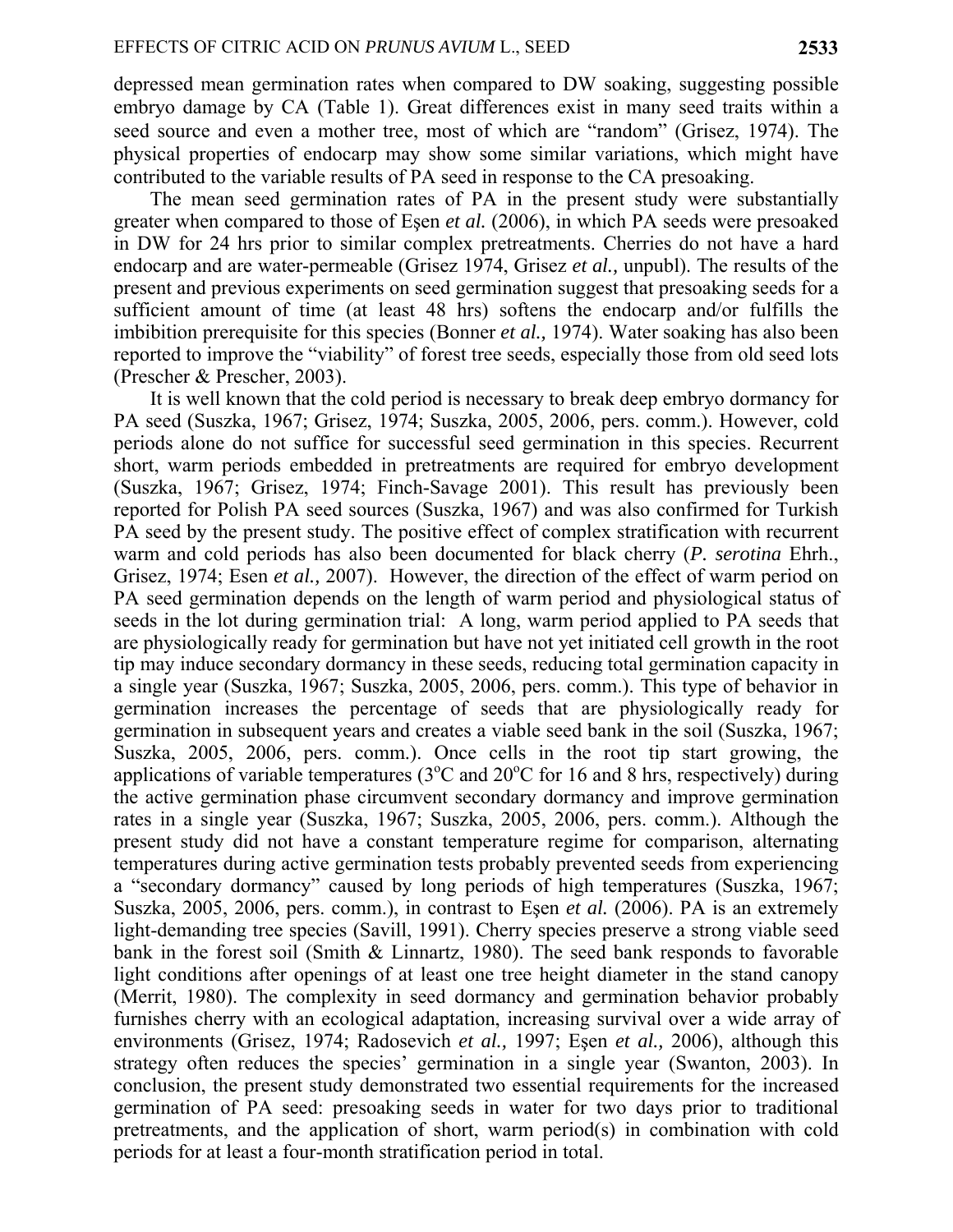## **Acknowledgments**

This research was funded by the TUBITAK (the Scientific and Technological Research Council of Turkey), grant number TOGTAG-3207. We thank the General Directorate of Forestry of Turkey for supplying the seeds and plantation sites and other services they have provided. We also thank Mrs. K. C. Hollandsworth for editing this paper for English.

# **References**

- Anonymous. 1999. *International Rules for Seed Testing*. Seed Science & Technology, 27 (Supplement): 1-333.
- Bonner, F.T., B.F. McLemore and J.P. Barnett; 1974. Presowing treatment of seed to speed germination. In: *Seeds of Woody Plants in the United States*. USDA, Agric. Handbook. 450, pp. 126-135.
- Eriksson, G. 2001. Conservation of noble hardwoods in Europe. *Can. J. For. Res.,* 31: 577-587.
- Eşen, D., O. Yıldız, E. Çiçek, Ş. Kulaç and Ç. Kutsal. 2006. Effects of different pretreatments on the germination of different wild cherry (*Prunus avium* L.) seed sources. *Pak. J Bot.*, 38(3): 735-743.
- Esen, D., O. Yildiz, M. Sarginci and K. Isik. 2007. Effects of different pretreatments on germination of *Prunus serotina* seed sources. *J Envir. Biol.,* 28(1): 99-104.
- Eşen, D., O., Yıldız, Ş. Kulaç and M. Sargıncı. 2005. Türkiye ormanlarının ihmal edilen değerli yapraklı türü: Yabani kiraz. *Or. Müh. Odası Dergisi,* 4-5-6: 18-22.
- Finch-Savage, W.E. 2001. *Cherry Seed*. Wellesbourne, Warwick CV35 9EF, UK: Horticulture Research International Booklet.
- Grisez, T.J. 1974. Prunus. In: *Seeds of Woody Plants in the United States*. USDA, Agric. Handbook. 450, pp. 658-673.
- Grisez, T.J., J.R. Barbour and R.P. Karrfalt; (unpublished). *Prunus* L. Cherry, peach, and plum. In: *Woody Plant Seed Manual.* (Ed.): R.G. Nisley. USDA Forest Service. http://www.nsl.fs.fed.us/wpsm/index.html.
- Huntzinger, H.J. 1968. Methods for handling black cherry seed. Is it effective? *Tree Planters' Notes*, 22(4): 3-4.
- Jones, L.R. 1963. Effect of various pregermination treatments on germination of black cherry seed. *USDA Forest Service Research Note*, SE-8: 1-2.
- Menzel, A., T.H. Sparks, N. Estrella, E. Kochz, A. Aasa, R. Ahas, K. Alm Kubler, P. Bissoli, O. Braslavska, A. Briede, F.M. Chmielewsi, Z. Crepinsek, Y. Curnel, A. Dahl, C. Defila, A. Donnelly, Y. Filella, K, Jatczak, F. Mage, A. Mestre, O. Nordli, J. Penuelas, P. Pirinen, V. Remısova, H. Scheifınger, M. Striz, A. Susnik, A.J.H. Van Vliet, F. Wielgolaski, S. Zachz and A. Zust. 2006. European phenological response to climate change matches the warming pattern. *Global Change Biology*, 12: 1-8.
- Merritt, C. 1980. The Central Region. In: *Regional Silviculture of the United States*, 2<sup>nd</sup> ed., , John Wiley & Sons Inc. New York, USA, pp. 107-144.
- Prescher F. and E. Prescher. 2003. Testing forest tree seed in Sweden. *In: Proc. the ISTA, Forest Tree and Shrub Seed Committee Workshop*. Prague-Průhonice, Czech Republic, pp. 72-75.
- Radosevich, S., J. Holt and C. Ghersa. 1997. *Weed Ecology, Implications forManagement*. (2<sup>nd</sup> Ed) John Wiley & Sons, Inc., New York, USA.
- Savill, P.S. 1991. *The Silviculture of Trees used in British Forestry*. CAB International, Oxon United Kingdom.
- Smith, D.W. and N.E. Linnartz. 1980. The Southern Hardwood Region. (Eds.): J.W. Barrett *Regional Silviculture of the United States*, 2<sup>nd</sup> ed., John Wiley & Sons Inc. New York, USA, pp. 145-239.
- Suszka, B. 1962. Influence of temperature factor on the breaking of dormancy in mazzard seeds (*Prunus avium* L.). *Arboretum Kornickie*, 7: 263-268.